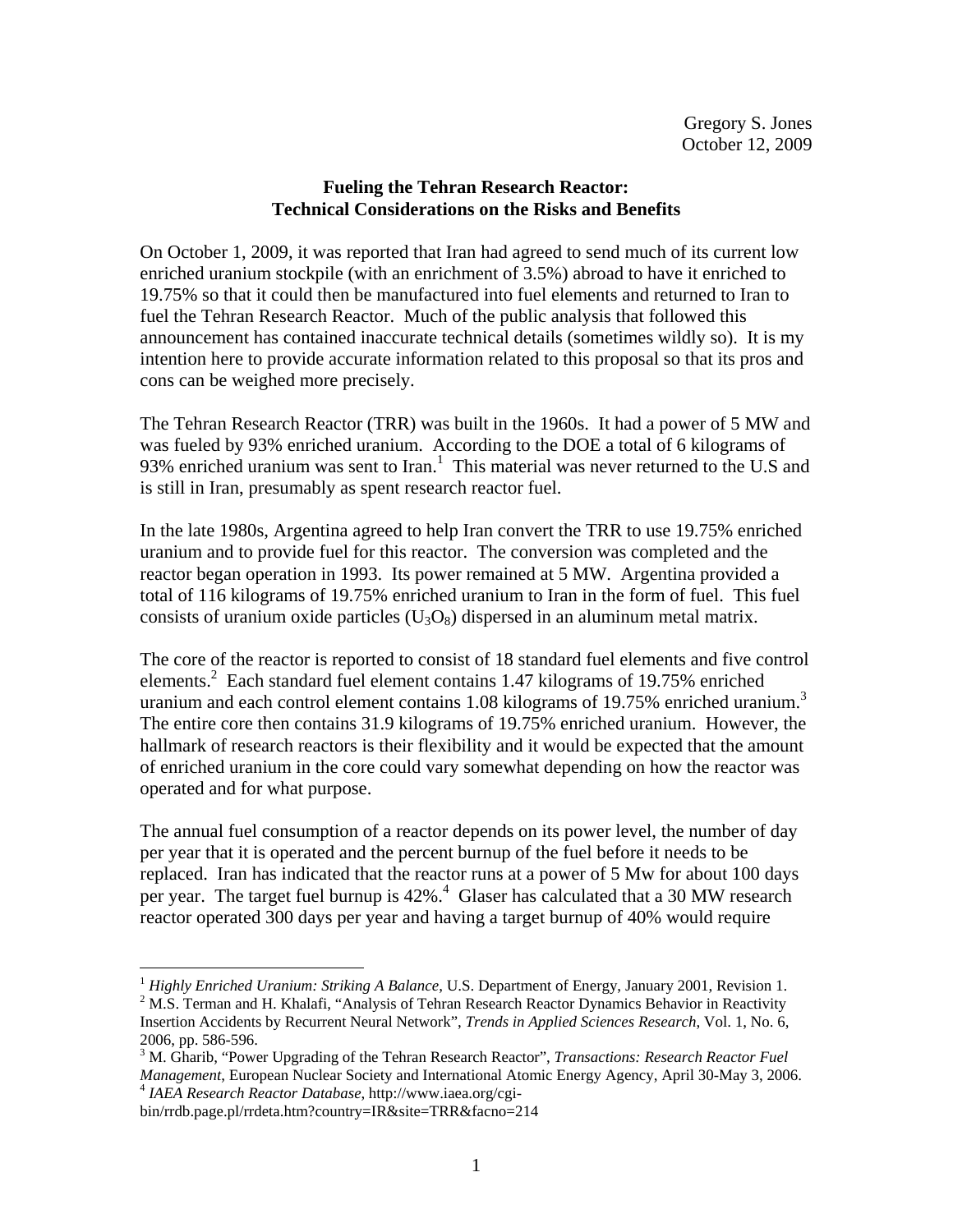135.6 kilograms of 19.75% enriched uranium per year.<sup>5</sup> Since the annual fuel consumption varies linearly with respect to these quantities, it is easy to calculate that the TRR would require 7.2 kilograms of 19.75% enriched uranium per year. Again this quantity could vary depending on the actual reactor usage.

Another way of looking at the TRR's annual fuel consumption is to note that the reactor has been able to operate from 1993 to the present on the 116 kilograms of 19.75% enriched uranium provided by Argentina. Assuming that the TRR will exhaust this supply of fuel next year would lead to an average fuel consumption over this period of 6.8 kilograms. The bottom line that the annual fuel consumption for the TRR has been around 7 kilograms of 19.75% enriched uranium.

For a number of years there have been concerns that Iran's ongoing centrifuge enrichment program could be a means for providing Iran with the highly enriched uranium needed to produce nuclear weapons. This author recently performed an evaluation of this issue.<sup>6</sup> As of August 12, 2009, the IAEA reported that Iran had installed 8,308 centrifuges, of which 4,592 were in operation. Through this effort, Iran had already produced 1,019 kilograms of 3.5% enriched uranium (as of July 31, 2009, in the form of 1,508 kilograms of uranium hexafluoride). Its operating centrifuges were producing 57 kilograms of 3.5% uranium per month.

There are two ways whereby Iran could use its ongoing centrifuge enrichment program to produce highly enriched uranium. First, Iran could build a clandestine centrifuge enrichment facility of roughly 3,000 to 6,000 centrifuges. Then by feeding this facility either natural uranium or part of its preexisting stockpile of 3.5% enriched uranium, Iran could produce highly enriched uranium. If Iran were to use 3.5% enriched uranium as feed, it could produce a bomb's worth of highly enriched uranium (about 20 kilograms with an enrichment of 90% or more), for every 920 kilograms of 3.5% enriched feed. This option has gained in importance since President Obama revealed on September 25, 2009 that in fact Iran was constructing a clandestine centrifuge enrichment facility which would hold roughly 3,000 centrifuges.

Second, Iran could use a two step batch recycle process at its existing centrifuge enrichment facility at Natanz to produce highly enriched uranium. The process would begin by Iran feeding the plant 3.5% enriched uranium from its existing stockpile. About 1,900 kilograms of 3.5% feed would be needed to produce a weapons worth of highly enriched uranium.

This concern over Iran's current centrifuge enrichment effort then provides the logic for the plan to send part or all of Iran's stockpile of 3.5% enriched uranium out of the

<sup>5</sup> Alexander Glaser, *Neutronics Calculations Relevant to the Conversion of Research Reactors to Low-Enriched Fuel*, Darmstadt, 2005. Glaser's estimate includes the contribution from the plutonium produced in the fuel during the course of its irradiation. http://tuprints.ulb.tu-

darmstadt.de/epda/000566/aglaser\_thesisrev.pdf

<sup>&</sup>lt;sup>6</sup> Gregory S. Jones, "Iran's Centrifuge Enrichment Program as a Source of Fissile Material for Nuclear Weapons: An Update", August 17, 2009, appendix added August 31, 2009.

http://www.bipartisanpolicy.org/sites/default/files/Iran%20Enrichment%20Update%20(2).pdf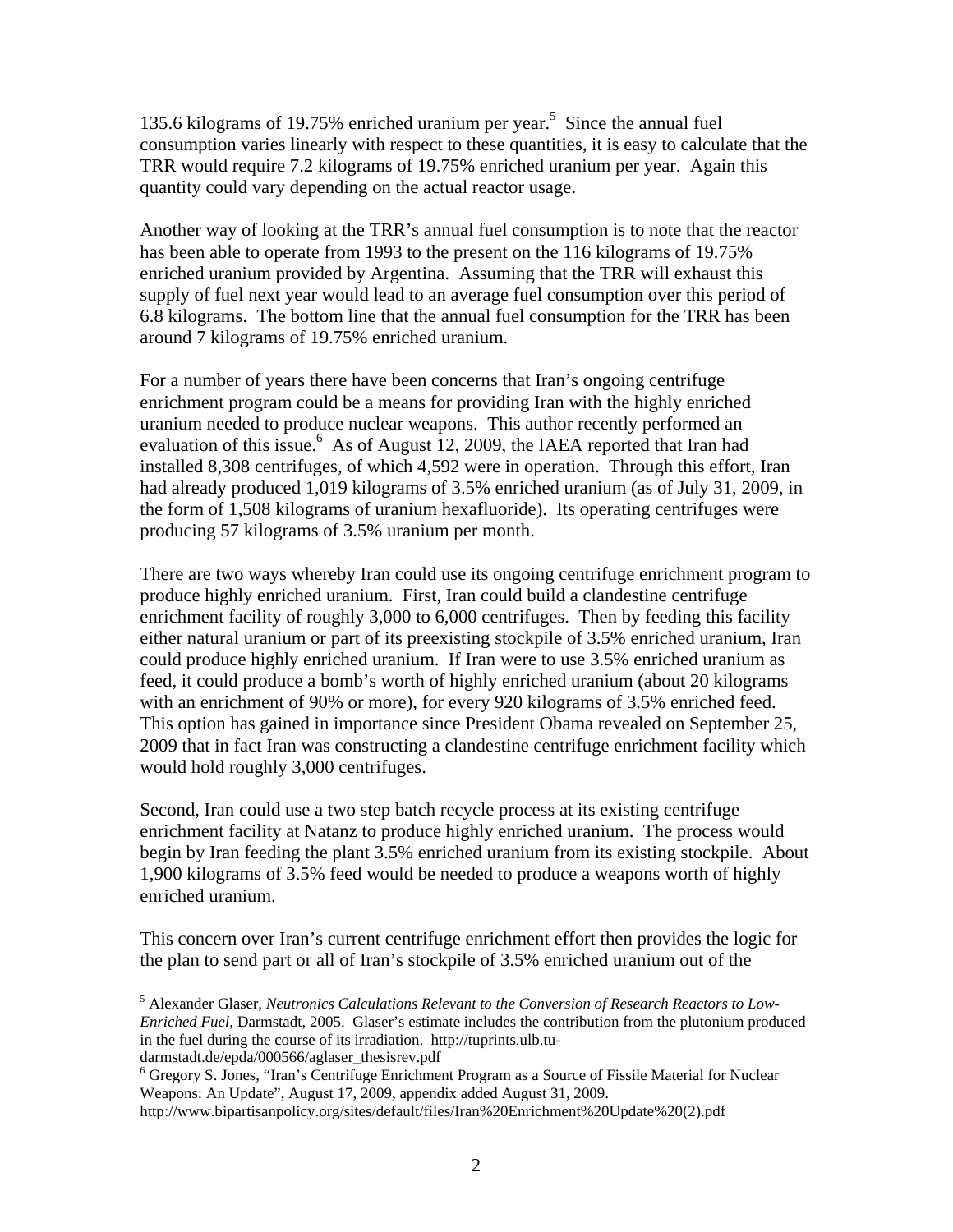country to be made into 19.75% enriched fuel for the TRR. Diminishing Iran's stockpile of 3.5% enriched uranium would delay the threat of Iran's producing highly enriched uranium by the methods discussed above. But at best it will be only a delay. As long as Iran can continue to enrich uranium at Natanz, it can add to its stockpile of 3.5% enriched uranium. As we said, Iran is currently producing 57 kilograms of 3.5% enriched uranium per month. If it were to start using all of the centrifuges that it had installed on August 12, 2009 (8,308), then its production rate would be 103 kilograms of 3.5% enriched uranium per month and as Iran installs even more centrifuges, its production rate could be even higher. Bottom line is that even if Iran sends all of its current stockpile of 3.5% enriched uranium to be made into TRR fuel, the West, at best, could only hope to buy a year or two delay in Iran's accumulation of enough 3.5% enriched uranium to provide Iran with capability to make highly enriched uranium for nuclear weapons. Further, as will be discussed below, by providing Iran with 19.75% enriched uranium fuel for the TRR, the West will be providing Iran with a different pathway to highly enriched uranium that is just as threatening as our current situation.

Some accounts of the TRR fuel deal with Iran have indicated that Iran will send 1,200 kilograms of 3.5% enriched uranium out of the country to be made into 19.75% enriched uranium. One thousand two hundred kilograms is actually more 3.5% enriched uranium than Iran had on July 31, 2009 but with its continuing enrichment effort, it will have produced that amount of 3.5% enriched uranium by around the end of October 2009. Assuming standard 0.3% tails, 1,200 kilograms of 3.5% enriched uranium could be used to produce 197 kilograms of 19.75% enriched uranium. If the tails were 0.0711% (i.e. the same enrichment as natural uranium) then 176 kilograms of 19.75% enriched uranium could be produced. These amounts would be a 25 to 28 years supply of 19.75% enriched uranium for the TRR given its past rate of fuel consumption. If in the future Iran were to increase the reactor power and the number of days per year that the reactor operated then the reactor's annual fuel consumption would increase proportionally. For example, if the TRR were to operate at a power of 7.5 MW (something that has been proposed) $\delta$  and run 200 days per year (a fairly standard number) then the annual fuel consumption would be about 21 kilograms of 19.75% enriched uranium.

Henry Sokolski has raised the issue as to whether the conversion of Iran's current stockpile of 3.5% enriched uranium into 19.75% fuel for the TRR is desirable since it will open up a new pathway for Iran to produce highly enriched uranium for nuclear weapons.<sup>8</sup> He points out that it will take even less time to enrich 19.75% enriched uranium to 90% enriched uranium (i.e. weapons-grade) than it would take to enrich the 3.5% enriched stockpile to 90% enriched uranium.

This point can be illustrated by my previous analysis of the threat of batch recycling at Natanz.<sup>9</sup> This is a two step process. In the first step 3.5% enriched feed is enriched to 16.1% product. In the second step the 16.1% enriched uranium is used as feed to produce

 $7$  Gharib op cit.

<sup>&</sup>lt;sup>8</sup> Henry Sokolski, "Fueling Around with Iran and the Bomb", http://npec-web.org/essays/20090710-IranNuclearDeal.asp

<sup>9</sup> Jones op cit. See Table 5.